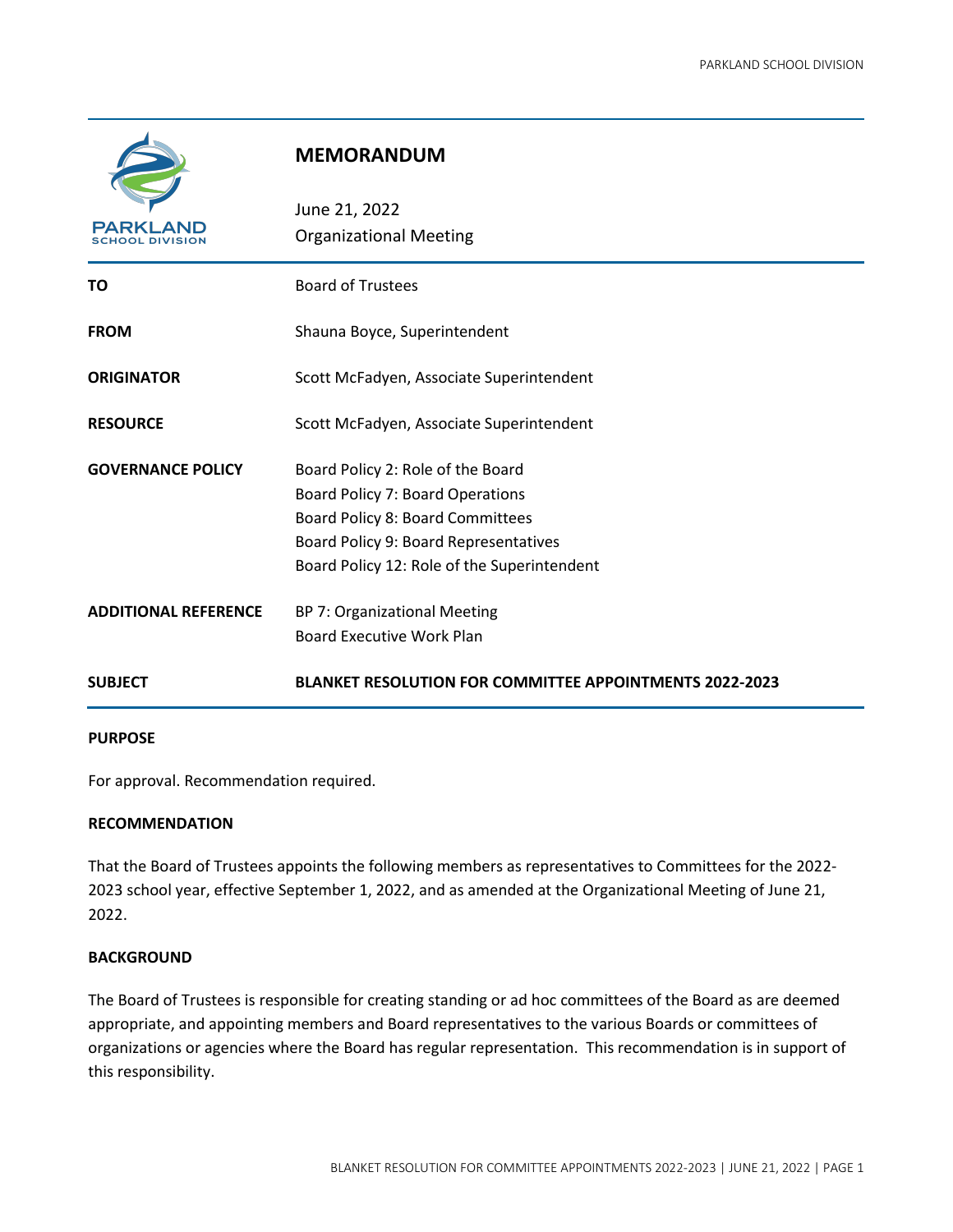### **REPORT SUMMARY**

After consultation with the Board in their interest and evaluation of the representation needed for committees, the Board of Trustees has compiled a blanket resolution that details the representation for each committee the Board is charged with conducting.

| 6.1  | Alberta School Boards Association (ASBA), Zone 2/3                                                | $2^{\circ}$    | 1. Trustee Osborne<br><b>Trustee Stewart</b>                                 |
|------|---------------------------------------------------------------------------------------------------|----------------|------------------------------------------------------------------------------|
| 6.2  | Alberta Teachers' Association (ATA) Labour Relations                                              | 1.<br>2.<br>3. | <b>Trustee Cameron</b><br><b>Trustee Hennig</b><br><b>Trustee McCann</b>     |
| 6.3  | <b>Audit Committee</b>                                                                            | 1.<br>2.<br>3. | <b>Trustee Cameron</b><br><b>Trustee McCann</b><br>Trustee Osborne           |
| 6.4  | Benefit Plan Advisory Committee                                                                   |                | 1. Trustee Wagner                                                            |
| 6.5  | Central Alberta Association of Municipal and School<br><b>Employees (CAAMSE) Labour Relations</b> | 1.<br>2.<br>3. | <b>Trustee McCann</b><br><b>Trustee Montgomery</b><br><b>Trustee Stewart</b> |
| 6.6  | Council of School Councils (COSC)                                                                 | 1.             | <b>Trustee Stewart</b>                                                       |
| 6.7  | International Union of Operating Engineers (IUOE) Labour<br>Relations                             | 2.<br>3.       | 1. Trustee Hennig<br><b>Trustee McCann</b><br><b>Trustee Montgomery</b>      |
| 6.8  | Public School Boards' Association of Alberta (PSBAA)<br>Council                                   | 1.<br>2.       | <b>Trustee Cameron</b><br><b>Trustee Wagner</b>                              |
| 6.9  | Rural Caucus of Alberta School Boards (RCASB)                                                     |                | 1. Trustee Wagner                                                            |
| 6.10 | Spruce Grove Joint Use Committee                                                                  | 1.             | Trustee Osborne                                                              |
| 6.11 | Stony Plain Joint Use Committee                                                                   | 1.             | <b>Trustee McCann</b>                                                        |